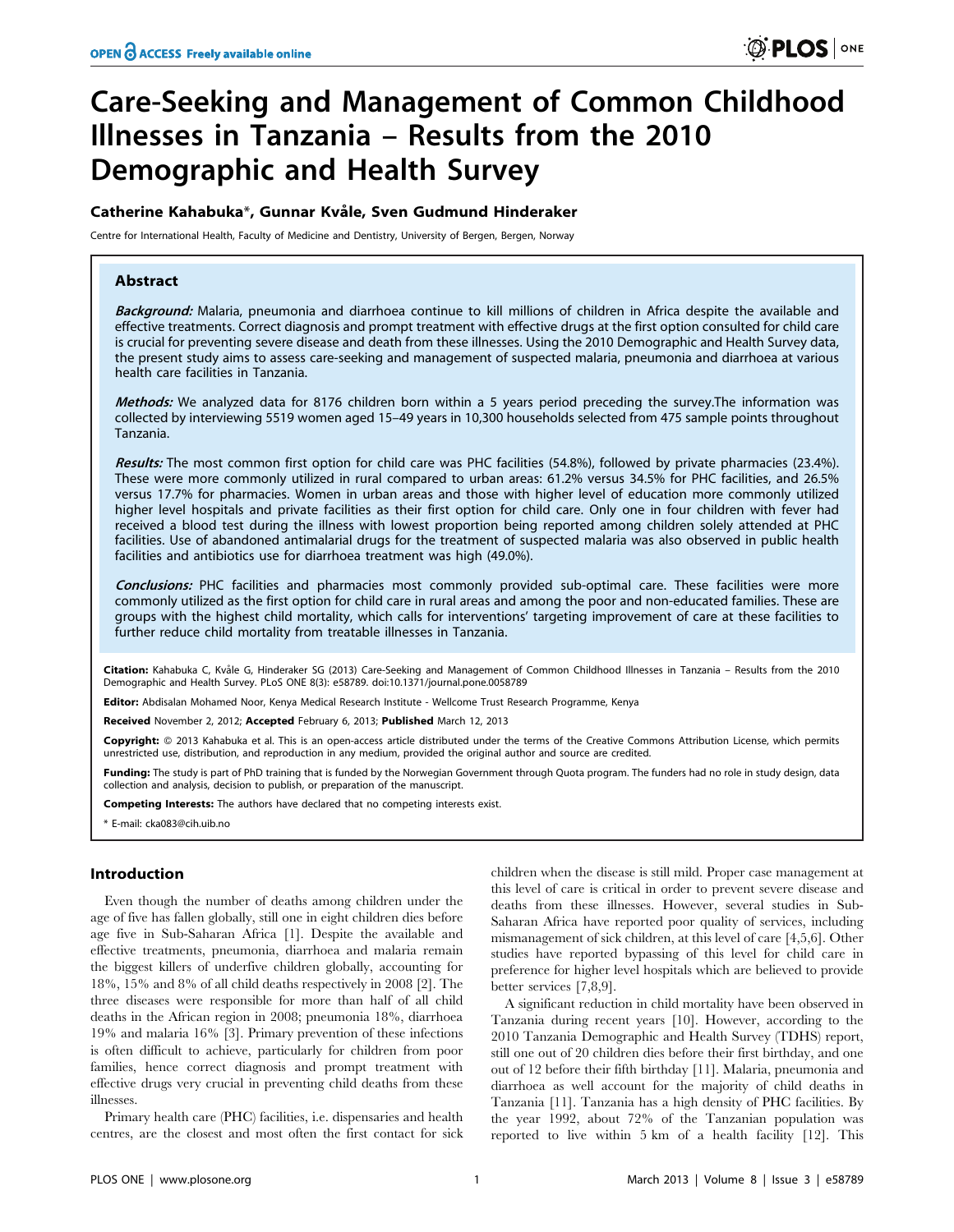proportion was increased to about 90% in 2007 [13]. According to Tanzanian referral system, PHC facilities are supposed to be the first contact for mild conditions. However, several studies have documented poor quality of services at most of these facilities [14,15,16,17,18], causing some of the care-seekers to bypass them while seeking child care [19,20,21].

Using the most recent national survey data the current study aims to assess 1) the utilization of PHC facilities as the first option for child care in relation to care seekers' background characteristics, and 2) the management of the common childhood conditions above (malaria, pneumonia and diarrhoea) at various types of health care facilities consulted for child care in Tanzania.

## Materials and Methods

Our study utilized data from the 2010 Tanzania DHS, which is the eighth and most recent in a series of national sample surveys that measure levels, patterns, and trends of demographic and health indicators in Tanzania. DHS are nationally-representative cross-sectional household surveys (involving between 5,000 and 30,000 households) that are performed in many developing countries at regular intervals and which provide data for a wide range of monitoring and impact evaluation indicators.

The 2010 Tanzania DHS included a representative probability sample of 10,300 households, which was selected in two stages. In the first stage, 475 clusters were selected from a list of enumeration areas in the 2002 Population and Housing Census. In the second stage, a complete household listing was carried out in all selected clusters between July and August 2009. Households were then systematically selected for participation in the survey.

Three questionnaires were used for the 2010 Tanzania DHS data collection: the Household Questionnaire, the Women's Questionnaire, and the Men's Questionnaire. The data utilized for the current study was obtained from the information collected using the women's questionnaire. This information was collected by interviewing all women aged 15–49 who were either permanent residents in the households included in the 2010 TDHS sample or visitors present in the household on the night before the survey. The women were asked questions on the following topics: Background characteristics (e.g., education, residential history, and media exposure), birth history and childhood mortality, pregnancy, delivery and postnatal care. Also inquired was the information on episodes of childhood illnesses and responses to illness, with a focus on treatment of fevers during the two weeks prior to the survey. The collected information was then transferred into a standard data file, the children's recode file, which was utilized for the current study. The children's recode file (KR) defines the unit of analysis as all children born within 5 years period preceding the survey (age 0–59 months). The file is publicly available to researchers free of charge and was obtained by contacting MEASURE DHS [22].

## Wealth Index

The wealth index was constructed using household asset data and principal components analysis [11]. Household asset information included ownership of a number of consumer items, ranging from a television to a bicycle or car, as well as information on dwelling characteristics, such as source of drinking water, type of sanitation facilities, and type of materials used in dwelling construction. Each asset was assigned a weight generated through principal component analysis, and the resulting asset scores were standardized in relation to a standard normal distribution with a mean of 0 and standard deviation of 1 [11]. Each household was then assigned a score for each asset, and the scores were summed for each household. Individuals were ranked according to the total score of the household in which they resided. The sample was then divided into five quintiles from lowest to highest [11]. This was further reduced to three categories by collapsing the upper two and lower two categories.

## Data Analysis

Using the DHS recode manual [23], which lists and describes all variables used in DHS data, we carefully studied the data set and made the necessary categorizations. Analysis was done using SPSS version 19 taking into account the clustering effect. The proportions of children reported with fever, diarrhoea and/or acute respiratory infection (defined by history of cough and difficult in breathing), were studied in relation to caretakers' background characteristics. Furthermore, we calculated the proportions (with 95% confidence intervals) of caretakers who utilized different types of health care facilities as their first option for child care in relation to background characteristics. Multiple logistic regression analyses were used to further study the observed associations and adjust for potential confounders i.e. residence, socioeconomic status (SES), education and number of living children below five years. Children were categorized as having received proper antimalarials if they had received Quinine, Artesunate or a combination with Artemisinin. Children were categorized as having received old antimalarials if they had received Sulphadoxine-pyrimethamine (Fansider), Chloroquine or Amodiaquine alone. Prompt treatment was defined as having received an antimalarial during the same or next day as the onset of fever.

## Ethics Statement

The data collection procedures for the Demographic and Health Surveys are to a large extent standardized and widely accepted. The broad goals of the exercise are explained to the respondents by fieldworkers during their introduction in the household and written consent is obtained from all participants prior all the data collection procedures.

## Results

Of the 8176 children studied, 4135 (50.8%) were born at home while the rest were born at health care facilities. About half of the children were males and 7667 (93.8%) were still alive at the day of the interview. Of the alive children, 3192 (43.7%) were below 24 months and 7324 (95.5%) were living with the respondent. Out of children that were reported dead, 226 (45%) had died before the age of one month while 459 (90.2%) had died before their second birthday.

The survey interviewed a total of 5519 women. The majority were below 36 years (75%), were married (76.5%) and were from rural areas (77%). Most women had some or completed primary education (54.6%) and were farmers or self employed (65.5%). Seventy eight percent of women had given birth to a total of five or less children. Nearly one in three women (28.7%) had lost at least one child in the past while 476 (8.6%) had lost at least one child below the age of five in five years preceding the survey.

Table 1 shows the prevalences of the three common childhood illnesses (fever, diarrhoea and acute respiratory infection, ARI) versus the background characteristics of the studied women and children. More than a third (2,840, 37.1%) of the studied children were reported having atleast one of the studied illnesses during the two weeks preceding the survey. According to the mothers' report, 1754 children (22.9%) had experienced fever, 1109 (14.9%) had experienced diarrhoea and 589 (7.7%) had experienced cough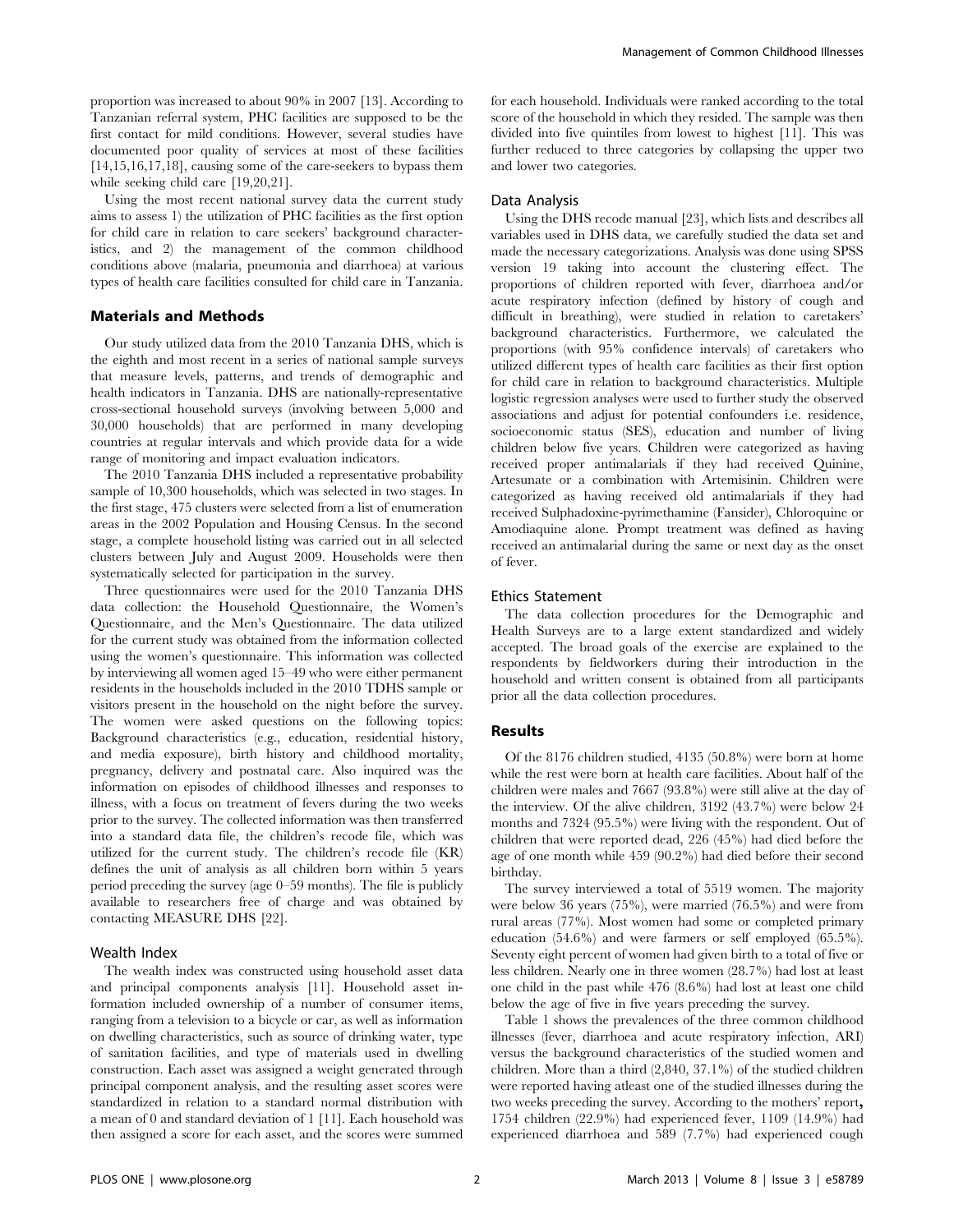with short rapid breathing during the two weeks preceding the survey. The proportion of children with fever and diarrhoea was higher in urban areas and among children aged 12–23 months. Fever and diarrhoea was also slightly more commonly reported by women in the higher compared to lower SES group, as well as among those with higher compared to no education.

More than half of the sick children were taken to a health care provider: 64.3% with fever, 53.3% with diarrhoea and 60.8% with symptoms suggestive of ARI. The most common first option for child care was PHC facilities, followed by private pharmacies. Table 2 shows the proportion of children reported being attended at different types of health care facilities as the first option for the three disease conditions studied.

Only twenty women reported having utilized both PHC facilities and higher level hospitals for the same illness in this study and none of the respondents reported having received traditional care. In total, 115 women (6.6%) reported having utilized higher level hospitals, among which more than 90 percent also reported them being their first option for child care.

#### Management of the Common Childhood Illnesses

Among the 1754 children with a history of fever in two weeks preceding the survey, only 284 (26.6%) had received a blood test during the illness. Blood testing was more commonly reported among children attended at non-public compared to public facilities; 71.7% and 81.1% among children solely attended at religious and private facilities respectively compared to 25.6% and 43.1% among children solely attended at PHC facilities and higher level hospitals (district, regional or higher) respectively.

Figure 1 summarizes the treatments received for fever among our sample of children. Seventy five percent of all children with fever had received any antimalarial. However, only 47.8% had received a proper antimalarial drug as defined by the WHO guidelines for malaria treatment in children. Fifteen percent of children had received no treatment for fever.

Among the children who had received any antimalarial, 36.7% had received the drug the same day, 32.1% on the next day, while the rest had received it two days or later. The proportion of children who received prompt treatment with any antimalarial, i.e. during the same or next day, was found to be higher among children in urban compare to rural areas  $(OR: 1.5 (1.0–2.4)),$ among children of mothers with primary or higher compared to no education (OR: 1.3 (0.9–2.0)), and in children of mothers with only one child compared to those with 2 or more children below five years (OR: 2.0 (1.4–2.8)).

Table 3 shows the proportion of children who received proper antimalarials and the promptness of treatment with any antimalarial with respect to the type facility attended for the sick child. For this analysis we only selected children who were reported being attended at only one type of facility. We found that the proportion of children who received proper antimalarials was higher among children solely attended at higher level hospitals (76.5%) followed by PHC facilities (62.1%), and was lowest among children attended at pharmacies (37.9%). On the other hand, the use of drugs according to the old guidelines for malaria treatment

Table 1. Background factors as determinants of occurrence of common illnesses in children under the age of five in Tanzania, 2010.

|                                | Total $*(\%)$ | Fever (%)   |                | Diarrhoea (%) |                | $ARI1$ (%) |                |
|--------------------------------|---------------|-------------|----------------|---------------|----------------|------------|----------------|
|                                | $n = 7667$    | $n = 1754$  | OR             | $n = 1109$    | OR             | $n = 589$  | <b>OR</b>      |
| Residence                      |               |             |                |               |                |            |                |
| Urban                          | 1530 (20.0)   | 454 (29.7)  | $1.6(1.2-2.0)$ | 276 (18.0)    | $1.4(1.1-1.8)$ | 139 (9.1)  | $0.9(0.6-1.2)$ |
| Rural                          | 6137 (80.0)   | 1300 (21.3) | Ref            | 833 (13.6)    | Ref            | 449 (7.3)  | Ref            |
| Child Age                      |               |             |                |               |                |            |                |
| $0-11$ months                  | 1644 (22.5)   | 384 (23.3)  | $1.1(0.9-1.3)$ | 316 (19.2)    | $1.9(1.5-2.3)$ | 148 (9.0)  | $1.0(0.7-1.5)$ |
| 12-23 months                   | 1549 (21.2)   | 458 (29.6)  | $1.5(1.3-1.8)$ | 325 (21.0)    | $2.1(1.8-2.5)$ | 144 (9.3)  | $1.0(0.7-1.4)$ |
| 24+ months                     | 4105 (56.3)   | 900 (21.9)  | Ref            | 457 (11.1)    | Ref            | 291(7.1)   | Ref            |
| Child sex                      |               |             |                |               |                |            |                |
| Males                          | 3810 (49.7)   | 880 (23.1)  | $1.0(0.9-1.2)$ | 579 (15.1)    | $1.1(1.0-1.3)$ | 314 (8.2)  | $1.1(0.9-1.4)$ |
| Females                        | 3857 (50.3)   | 874 (22.7)  | Ref            | 531 (13.8)    | Ref            | 274 (7.1)  | Ref            |
| SES <sup>2</sup>               |               |             |                |               |                |            |                |
| Lower                          | 3437 (44.8)   | 724 (21.1)  | $0.7(0.6-0.9)$ | 470 (13.7)    | $0.8(0.7-1.1)$ | 223 (6.5)  | $1.0(0.7-1.4)$ |
| Middle                         | 1710 (22.3)   | 360 (21.1)  | $0.7(0.6-0.9)$ | 243 (14.2)    | $0.9(0.7-1.1)$ | 139 (8.1)  | $1.1(0.8-1.7)$ |
| Higher                         | 2520 (32.9)   | 670 (26.6)  | Ref            | 396 (15.7)    | Ref            | 227 (9.0)  | Ref            |
| Caretakers'                    |               |             |                |               |                |            |                |
| l education                    | 1959 (25.6)   | 445 (22.7)  | $0.8(0.5-1.1)$ | 267 (13.6)    | $0.7(0.4-1.0)$ | 114 (5.8)  | $1.1(0.6-1.9)$ |
| No education                   | 5219 (68.1)   | 1172 (22.5) | $0.7(0.6-1.0)$ | 752 (14.4)    | $0.7(0.5-1.0)$ | 435 (8.3)  | $1.6(0.6-2.5)$ |
| Primary Secondary or<br>higher | 489 (6.3)     | 137 (28.0)  | Ref            | 90 (18.4)     | Ref            | 40 (8.2)   | Ref            |

First column of percentages shows the proportion of total subjects for the various background factors. Other percentages show the proportions of the study subjects with the three illnesses in different categories of the background characteristics.

<sup>1</sup> Acute Respiratory Infection.

2 Socioeconomic status.

OR Odds Ratio.

\*Different total secondary to missing responses.

doi:10.1371/journal.pone.0058789.t001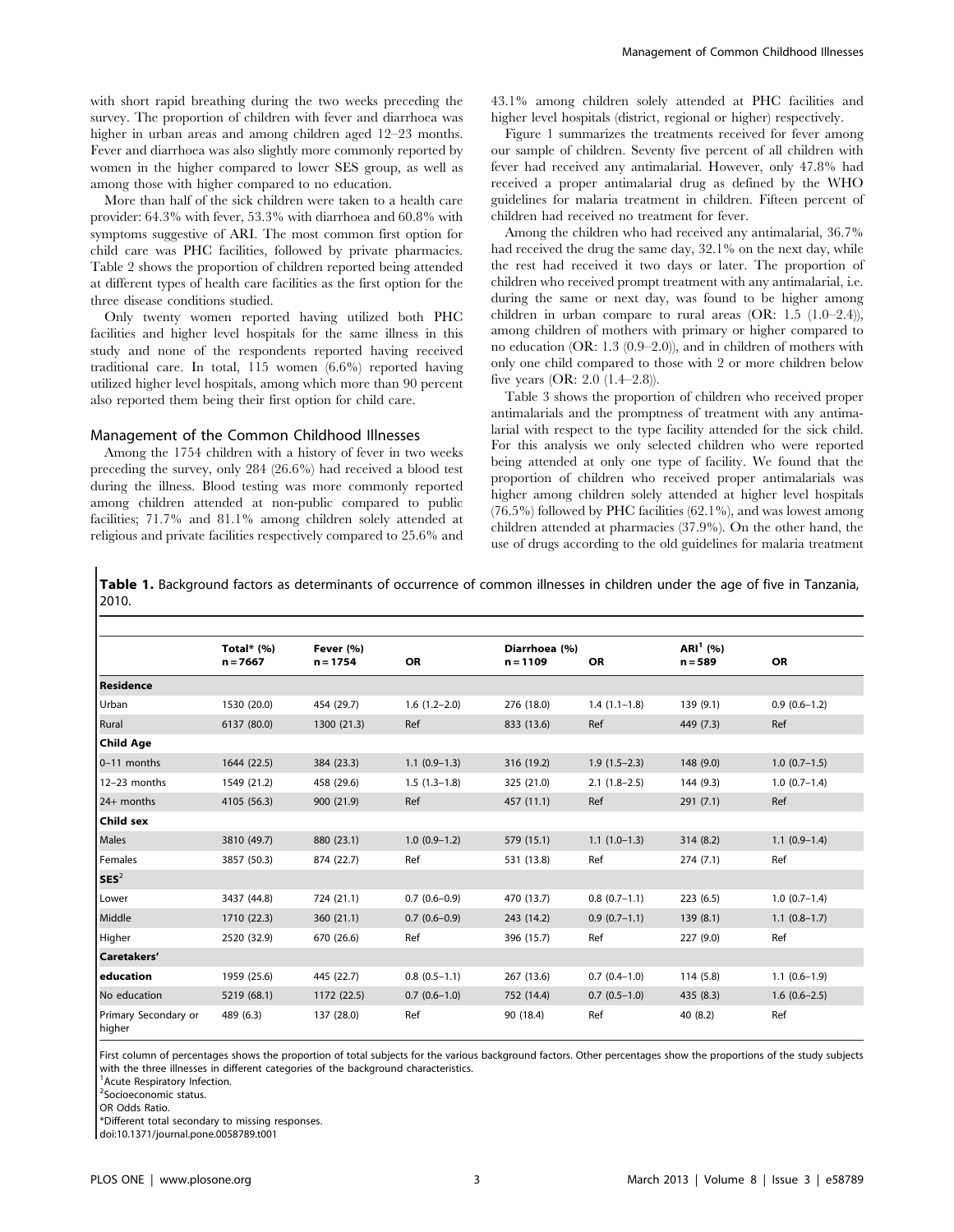Table 2. First option of care attended for common childhood illnesses in Tanzania.

|                              | Fever (%) (n = 1754) | Diarrhoea (%) (n = 1109) | ARI <sup>2</sup> (%) (n = 589) |
|------------------------------|----------------------|--------------------------|--------------------------------|
| Place first sought treatment |                      |                          |                                |
| $PHC1$ Facilities            | 801 (54.0)           | 448 (59.3)               | 245 (51.1)                     |
| Private pharmacy             | 344 (23.2)           | 157 (20.8)               | 126(26.3)                      |
| Private facility             | 116(7.8)             | 45 (6.0)                 | 33(6.9)                        |
| Higher level hospitals       | 106(7.2)             | 39(5.2)                  | 40(8.3)                        |
| Religious facility           | 101(6.8)             | 49 (6.4)                 | 32(6.7)                        |
| *Other                       | 14(1.0)              | 17(2.3)                  | 13(1.0)                        |

Column percentages presented above, showing the proportion of children attended at various health care facilities as the first option of care. Only children of caretakers who sought care outside homes are presented here, hence the total is not 100%.

<sup>1</sup> Primary Health Care (Dispensaries or Health Centre).

<sup>2</sup> Acute Respiratory Infections.

\*Other types of care, not presented above e.g. community health workers, local shops, mobile clinics, NGOs etc.

doi:10.1371/journal.pone.0058789.t002

was more commonly reported by caretakers solely attended at private facilities (15.6), followed by pharmacies (12.8). Use of old guidelines for malaria treatment was also reported among children solely attended at PHC facilities (5.2%) and higher level hospitals (2.9%). Promptness of treatment with any antimalarial did not differ much with respect to the type of facility consulted (between 47–55%) except for children attended at pharmacies, where only 32.1% had received any antimalarial within the first or second day of onset of fever.

Figure 2 summarizes the treatments received by children for diarrhoea. Almost 90 percent of all children with diarrhoea had received some treatment. Six in ten children had received oral rehydration salts (ORS) or home rehydration solution (HRS). About half of the children with diarrhoea had received antibiotics; in 31% as the only treatment for diarrhoea. Having received antibiotics for diarrhoea treatment in children was not significantly associated with any of the background characteristics studied. Intravenous fluids and Zinc use for diarrhoea treatment was very low.

The proportion of children receiving ORS/HRS for diarrhoea was highest among those solely attended at higher level hospitals (75.9%) followed by PHC facilities (73.4%) and was lowest among children solely attended at pharmacies (57.5%). The proportion of children who received ORS or HRS was also higher among caretakers with higher compared to lower SES (OR: 1.8 (1.2–2.8)), as well as in children of mothers with only one child compared to



Figure 1. Treatments received for fever as reported by caretakers in Tanzania. I PCM = Paracetamol. I All proportions given above (in brackets), are calculated using all children with fever as a denominator.  $\bullet$  Old antimalarial guidelines refer to drugs that are no longer recommended for malarial treatment due to resistance e.g. Fansider, Chloroquine or Amodiaquine. doi:10.1371/journal.pone.0058789.g001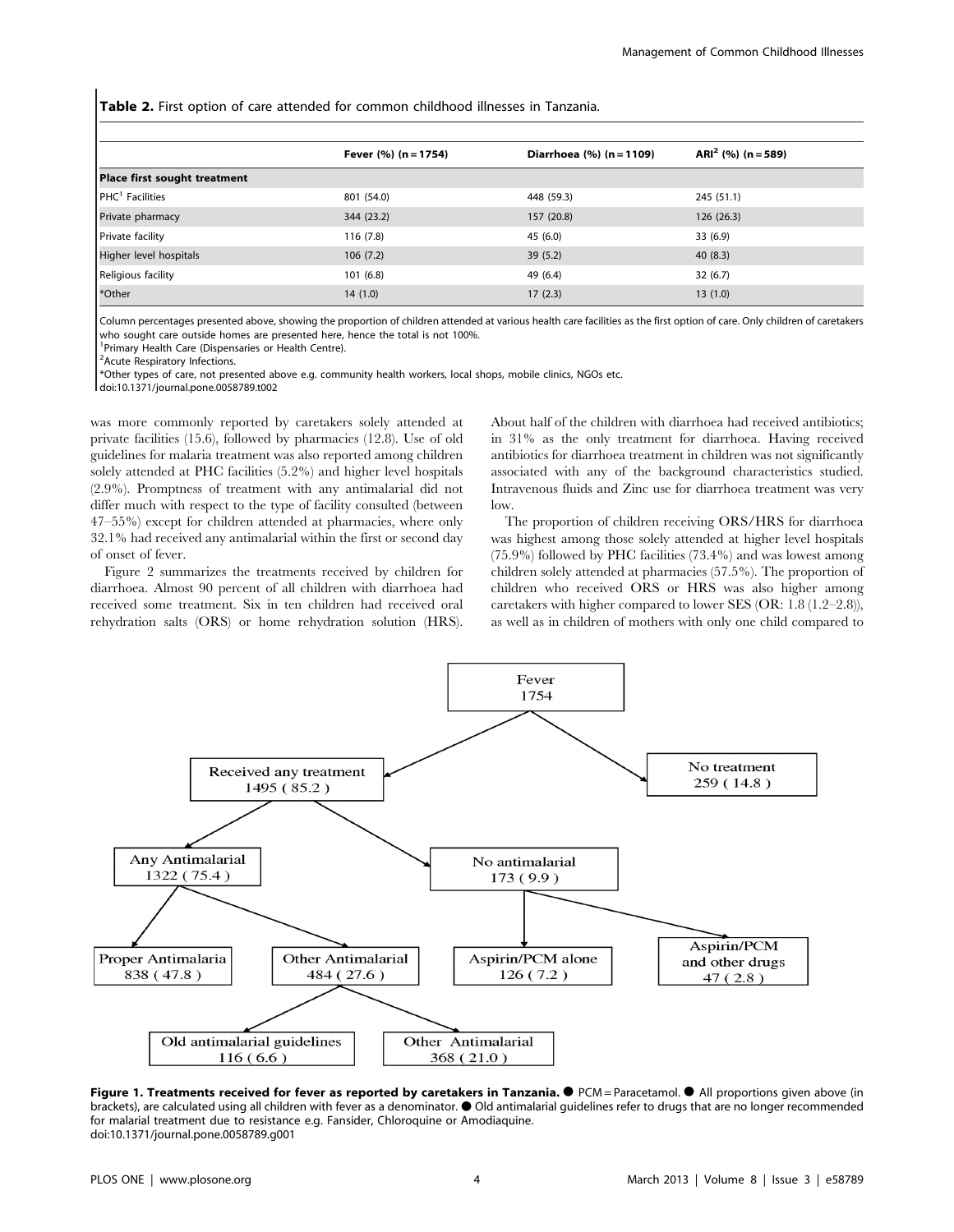Table 3. Only source of care versus timing and proper antimalarial for fever.

| Only facility attended     | <b>Frequency within</b><br>fever (%) | Received a proper <sup>1</sup><br>antimalarial (%) | Received Old <sup>2</sup> antimalarial<br>Drug $(% )$ | Prompt <sup>3</sup> treatment with any<br>antimalarial (%) |
|----------------------------|--------------------------------------|----------------------------------------------------|-------------------------------------------------------|------------------------------------------------------------|
| PHC facility only          | 776 (100)                            | 482 (62.1)                                         | 40(5.2)                                               | 395 (50.9)                                                 |
| Higher level Hospital only | 102 (100)                            | 78 (76.5)                                          | 3(2,9)                                                | 56 (54.9)                                                  |
| Pharmacy only              | 327 (100)                            | 124 (37.9)                                         | 42 (12.8)                                             | 105(32.1)                                                  |
| Religious facility only    | 100 (100)                            | 59 (59.0)                                          | 7(7.0)                                                | 47 (47.0)                                                  |
| Private facility only      | 109 (100)                            | 59 (54.1)                                          | 17(15.6)                                              | 54 (49.5)                                                  |

The table ONLY includes children who were reported being solely attended one type of health care facility (children who were seen at more than one facility are not included). Row percentages are provided here, from the total number of children in the first column.

<sup>1</sup>Children are categorized as having received proper antimalarials if they had received Quinine, Artesunate or a combination with Artemisinin.

<sup>2</sup>Children are categorized as having received old antimalarials if they had received Fansider (SP), Chloroquine or Amodiaquine alone.

<sup>3</sup>Prompt treatment is defined as having received an antimalarial on same or next day after of onset of fever.

doi:10.1371/journal.pone.0058789.t003

those with 2 or more children below five years (OR: 1.4 (1.1–1.9)). Caretakers' level of education did not significantly influence ORS/ HRS use for diarrhoea. We did not have sufficient information to study treatments received for acute respiratory infections.

# Factors Associated with the First Option of Care Attended for Fever and/or Cough

Table 4 and 5 shows associations between background characteristics of the participating women and children in relation to the first option consulted for child care for cough and/or fever. We found PHC facilities utilization as the first option for child care to be more common in rural compared to urban areas as well as among women with a lower compared to higher number of living children below five years. PHC facilities utilization was also found to be more common among women with lower education and SES in the univariate analysis but the association disappeared after adjusting for potential confounders. On the other hand, higher level hospitals were more commonly utilized as the first option for child care by women in urban areas as well as among those with higher level of education. Higher level hospitals utilization was also found to be higher among women in the higher socioeconomic group in the univariate analysis, but this association as well disappeared after adjusting for potential confounders.

Private pharmacies were more commonly utilized as the first option for child care by women with lower compared to higher education, as well as among those having more children below five years under their care. Religious and private health care facilities were more often utilized by women in urban areas as well as those with a higher level of education.

#### Discussion

PHC facilities were by far the most commonly reported first option for child care in this study. However further analysis showed that these facilities were more commonly utilized by women in rural compared to urban areas, and among those with a lower compared to a higher number of living children below five years. On the other hand, women in urban areas and those with



Figure 2. Treatments received for diarrhoea as reported by caretakers in Tanzania. <sup>●</sup> ORS=Oral Rehydration Salts. ●<br>Rehydration Solution. ● All proportions given above (in brackets), are calculated using all children with doi:10.1371/journal.pone.0058789.g002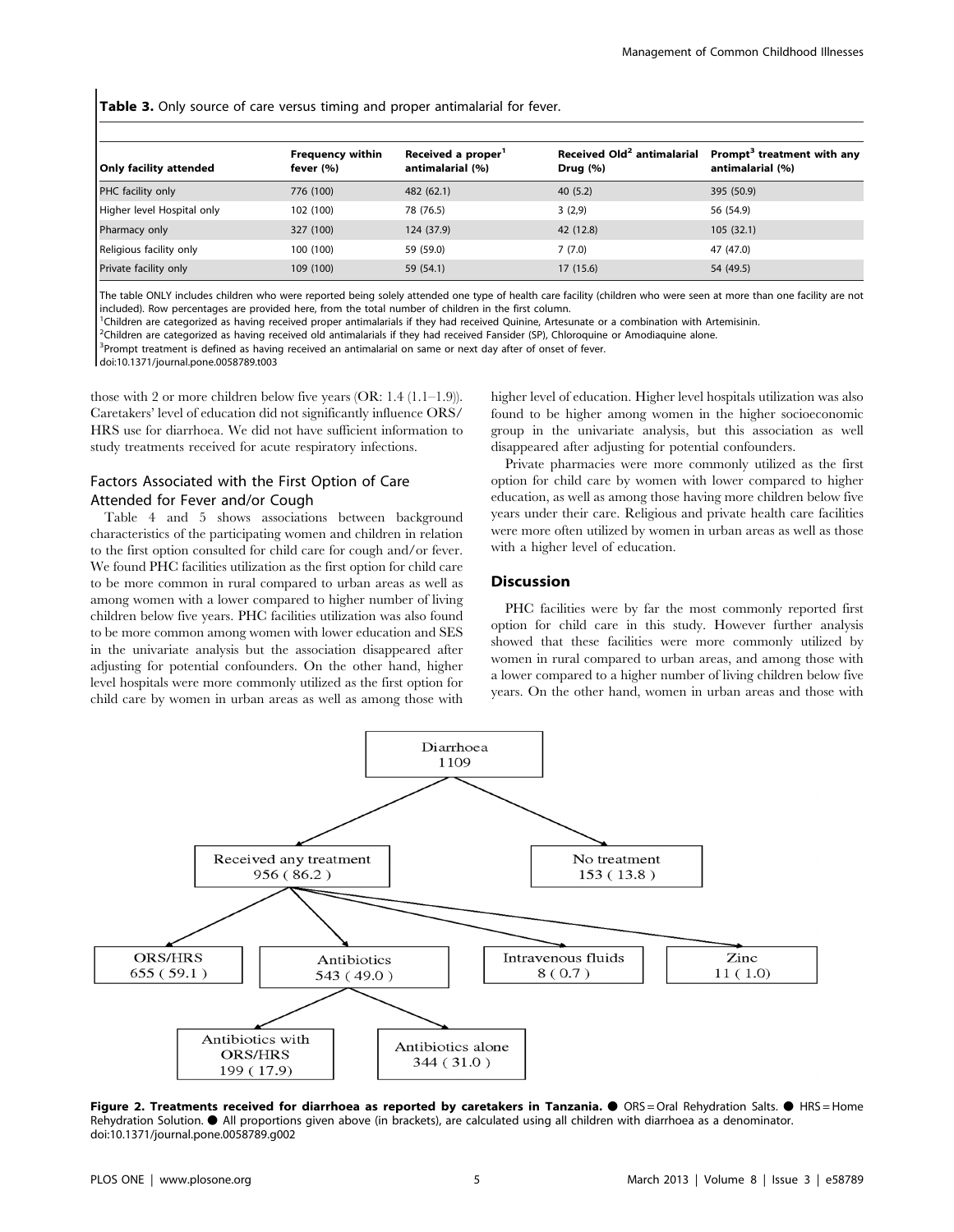Table 4. Public facilities as the first option of care for fever and/or cough versus background characteristics.

| <b>Background characteristic</b>    | <b>PHC facilities</b><br>n = 991% (CI) | AOR <sup>2</sup>    | <b>Higher level hospitals</b><br>$n = 125%$ (CI) | AOR <sup>2</sup>      |
|-------------------------------------|----------------------------------------|---------------------|--------------------------------------------------|-----------------------|
| <b>Residence</b>                    |                                        |                     |                                                  |                       |
| Urban                               | 34.5 (26.8-43.1)                       | Ref                 | 18.5 (11.5-28.4)                                 | Ref                   |
| Rural                               | $61.2$ (56.0-66.2)                     | 3.1 $(1.8-5.5)^*$   | $2.6(1.7-4.0)$                                   | $0.1$ $(0.04,-0.5)$ * |
| <b>Child Age</b>                    |                                        |                     |                                                  |                       |
| 0-11 months                         | 55.4 (47.5-63.1)                       | Ref                 | $6.6$ $(4.0-10.8)$                               | Ref                   |
| 12-23 months                        | $56.7(50.1 - 63.1)$                    | $1.0(0.8-1.5)$      | $8.0(5.0-12.4)$                                  | $(0.6 - 2.4)$         |
| 24+ months                          | 52.1 (46.4-57.7)                       | $0.8(0.6-1.1)$      | $6.0$ $(3.8-9.4)$                                | $0.9(0.5-1.6)$        |
| Child sex                           |                                        |                     |                                                  |                       |
| Male                                | 53.0 (47.3-58.6)                       | Ref                 | $7.3$ (5.0-10.5)                                 | Ref                   |
| Female                              | 55.1 (49.7-60.5)                       | $1.1(0.9-1.5)$      | $6.4(4.0-10.2)$                                  | $0.8(0.5-1.2)$        |
| Caretakers' Age                     |                                        |                     |                                                  |                       |
| $15-18$ yrs                         | 72.5 (54.0-85.5)                       | Ref                 | $6.7(1.9-20.8)$                                  | Ref                   |
| 19-35 yrs                           | 52.2 (47.0-57.3)                       | $0.5(0.2-1.2)$      | $6.5(4.4-9.4)$                                   | $(0.3 - 3.7)$         |
| 36-49 yrs                           | 58.9 (51.0-66.3)                       | $0.5(0.2-1.3)$      | $8.5(5.2 - 13.7)$                                | $2.1(0.5-8.4)$        |
| SES <sup>1</sup>                    |                                        |                     |                                                  |                       |
| Lower                               | $61.0(54.6 - 67.0)$                    | Ref                 | $3.4(1.4 - 8.0)$                                 | Ref                   |
| Middle                              | 58.0 (49.9-65.8)                       | $0.9(0.6-1.4)$      | $2.3(1.1-4.8)$                                   | $0.8(0.4-1.5)$        |
| Higher                              | 45.5 (38.6-52.5)                       | $0.8$ $(0.5-1.4)$   | $12.5(8.6 - 17.7)$                               | $0.7(0.2-2.8)$        |
| <b>Caretakers' Education</b>        |                                        |                     |                                                  |                       |
| No education                        | 56.8 (48.8-64.5)                       | Ref                 | $2.3(1.1-4.8)$                                   | Ref                   |
| Primary                             | 54.4 (49.0-59.7)                       | $0.9(0.7-1.3)$      | $7.5(5.2-10.8)$                                  | $2.5(1.3-4.9)$ *      |
| Secondary or higher                 | 44.8 (35.6-54.4)                       | $1.0(0.6-1.6)$      | 12.5 (6.4-23.2)                                  | $2.0(0.7-5.6)$        |
| Number of children below five years |                                        |                     |                                                  |                       |
| 1 child                             | 58.7 (53.3-63.9)                       | Ref                 | $8.8(6.0-12.6)$                                  | Ref                   |
| 2 children                          | 50.8 (43.9-57.6)                       | $0.6$ $(0.4-0.8)$ * | $5.5(3.1-9.8)$                                   | $0.8(0.4-1.5)$        |
| 3+ children                         | 46.6 (35.1-58.4)                       | $0.4$ $(0.3-0.7)$ * | $3.4(0.9 - 11.7)$                                | $0.7(0.2-2.8)$        |

\*Significant findings.

1 Socio-economic status.

<sup>2</sup>Adjusted Odds Ratio for residence, SES, Education and number of living children below five years.

doi:10.1371/journal.pone.0058789.t004

a higher level of education more commonly utilized higher level hospitals as their first option for child care. If valid, these findings may indicate inequity in quality care access with the better off tending to utilize higher level hospitals which are believed to provide better services. These findings are in line with a hospitalbased study conducted in the northeastern Tanzania that established a significantly higher bypassing frequency of PHC facilities among caretakers with a higher level of education in preference for district hospitals while seeking child care [24].

Several previous studies have documented poor quality of services at the primary care level in Tanzania [18,19,20,24,25], including lack of diagnostic facilities and frequent shortages of drugs and health workers. Lack of diagnostic facilities was found to be the main reason for bypassing PHC facilities for child care in the study mentioned above, conducted in the northeastern Tanzania [24]. Diagnostic tests are crucial in reaching the correct diagnosis in clinical evaluations, and in a country like Tanzania where malaria is the leading cause of morbidity and mortality [11], a blood test to rule out this major childhood killer is important to all children presenting with a history of fever. Findings from a study that evaluated the diagnostic accuracy and case management of clinical malaria in the primary health services in a rural area of south-eastern Tanzania demonstrates the importance of blood testing [15]. In that study, the attending clinicians clinically diagnosed 640 (41.1%) of all consultations as malaria cases while the study showed that only 397 (25.5%) of all consultations were confirmed malaria cases based on a blood slide [15]. Furthermore, 118 (30.2%) of confirmed malaria cases that were misdiagnosed as other infections by the attending clinicians went home without an antimalarial drug prescription while some children who were misdiagnosed as malaria cases by clinicians went home with only an antimalarial.

Realizing the necessity of blood testing in the fight against malaria, the WHO Global Malaria Programme issued in 2010, revised guidelines for the treatment of malaria [26]. In these guidelines, it was recommended that all suspected cases of malaria receive a diagnostic test prior to treatment. The availability of inexpensive, quality assured rapid diagnostic tests for malaria means that parasite-based diagnosis can be achievable even at peripheral health care facilities as well as the community level. However, in the current study, only one in four children with a history of fever had received a blood test, with PHC facilities having the lowest rate of blood testing.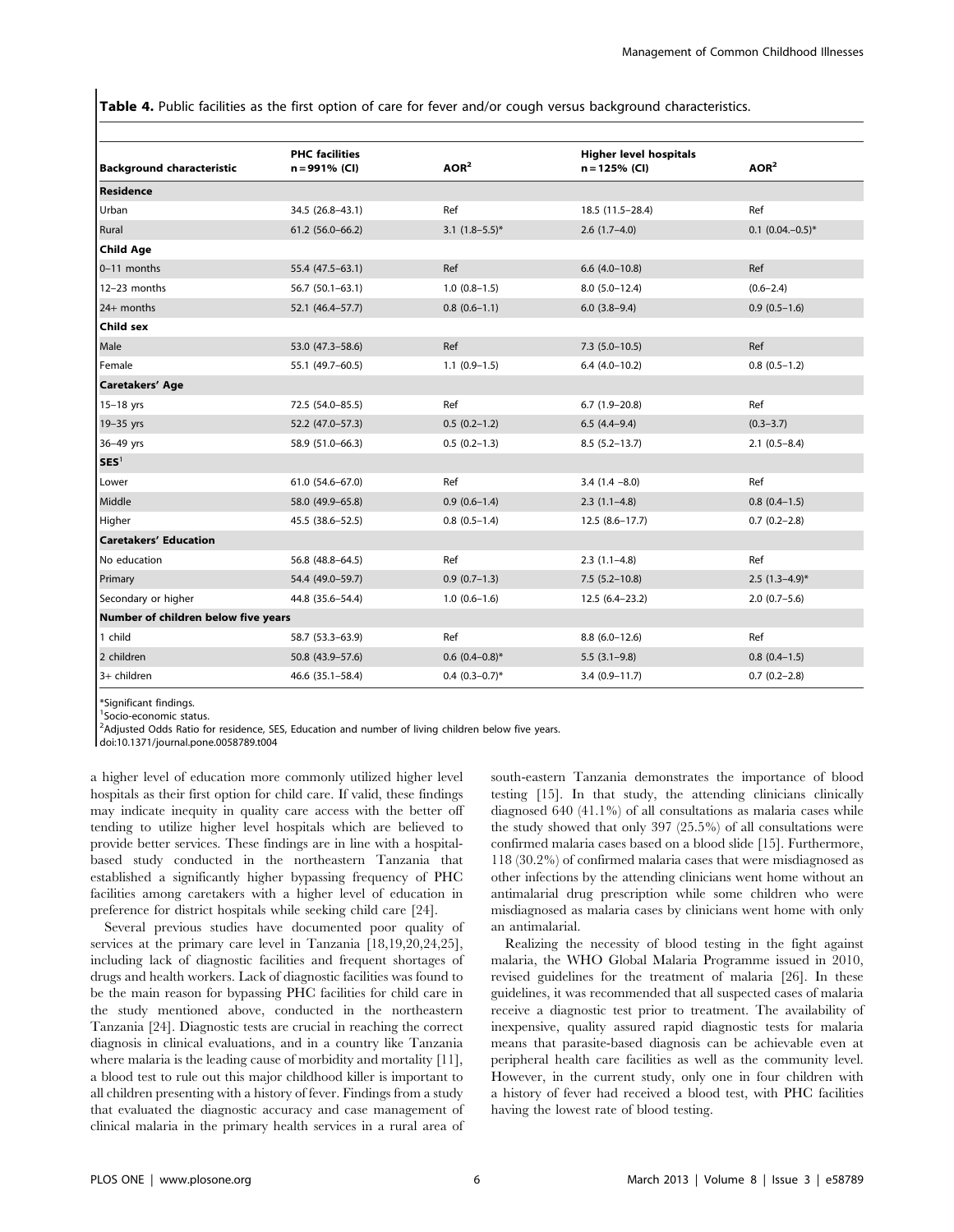Table 5. Non-public facilities as the first option of care for fever and/or cough versus background characteristics.

| <b>Background characteristic</b>    | Pharmacy $n = 443%$ (CI) | AOR <sup>2</sup>  | Relig/private n = 257% (CI) | AOR <sup>2</sup>    |
|-------------------------------------|--------------------------|-------------------|-----------------------------|---------------------|
| <b>Residence</b>                    |                          |                   |                             |                     |
| Urban                               | 17.7 (9.5-30.4)          | Ref               | 27.9 (21.4-35.4)            | Ref                 |
| Rural                               | 26.5 (21.8-31.8)         | $1.3(0.5-3.1)$    | $9.0(6.7-11.8)$             | $0.3$ $(0.2-0.7)$ * |
| <b>Child Age</b>                    |                          |                   |                             |                     |
| 0-11 months                         | 21.9 (15.6-29.8)         | Ref               | 15.7 (11.8-20.6)            | Ref                 |
| 12-23 months                        | $20.3(15.2 - 26.5)$      | $1.0(0.6-1.6)$    | $13.5(9.7-18.5)$            | $0.8(0.5-1.3)$      |
| 24+ months                          | 27.5 (22.5-33.2)         | $1.5(1.1-2.0)$ *  | 13.5 (10.4-17.3)            | $0.9(0.6-1.3)$      |
| Child sex                           |                          |                   |                             |                     |
| Male                                | 24.6 (19.4-30.6)         | Ref               | $14.5(11.3 - 18.6)$         | Ref                 |
| Female                              | 23.7 (19.5-28.6)         | $1.0(0.7-1.3)$    | 13.5 (10.2-17.6)            | $0.9(0.6-1.3)$      |
| <b>Caretakers' Age</b>              |                          |                   |                             |                     |
| $15-18$ yrs                         | 14.4 (4.7-36.8)          | Ref               | $6.4(1.7-21.4)$             | Ref                 |
| 19-35 yrs                           | 25.1 (20.3-30.5)         | $1.3(0.4-4.4)$    | 15.2 (12.3-18.6)            | $3.1(0.7-12.2)$     |
| 36-49 yrs                           | 21.8 (16.1-28.8)         | $1.1(0.3-4.0)$    | $10.3(6.5-16.0)$            | $2.5(0.5-11.8)$     |
| SES <sup>1</sup>                    |                          |                   |                             |                     |
| Lower                               | 26.6 (21.7-32.2)         | Ref               | $8.5(5.3-13.3)$             | Ref                 |
| Middle                              | 27.2 (20.5-35.0)         | $1.0(0.7-1.6)$    | $11.3(7.3-17.0)$            | $(0.7 - 2.4)$       |
| Higher                              | 20.2 (13.4-29.3)         | $1.0(0.6-2.1)$    | 20.6 (16.4-25.7)            | $1.2(0.5-2.8)$      |
| <b>Caretakers' Education</b>        |                          |                   |                             |                     |
| No education                        | 27.2 (20.8-34.8)         | Ref               | $12.6(8.0-19.4)$            | Ref                 |
| Primary                             | 25.5 (21.0-30.7)         | $0.9(0.7-1.3)$    | $11.6(9.1-14.6)$            | $(0.7 - 1.2)$       |
| Secondary or higher                 | $6.5(2.5-15.5)$          | $0.2$ (0.1-0.6)*  | 35.2 (25.0-47.0)            | $1.9(0.9-4.1)$ *    |
| Number of children below five years |                          |                   |                             |                     |
| 1 child                             | 15.6 (12.6-19.1)         | Ref               | 15.8 (12.5-19.8)            | Ref                 |
| 2 children                          | 29.8 (23.3-37.3)         | $(1.5 - 3.0)^*$   | 13.3 (9.8-17.9)             | $1.1$ $(0.7-1.6)$   |
| 3+ children                         | $40.5(30.1 - 51.8)$      | 3.3 $(2.0-5.4)$ * | $8.3(4.0-16.4)$             | $0.8(0.3-1.8)$      |

\*Significant findings.

1 Socio-economic status.

<sup>2</sup>Adjusted Odds Ratio for residence, SES, Education and number of living children below five years.

doi:10.1371/journal.pone.0058789.t005

Private pharmacies were the second most common first option for child care in this study, serving nearly one in four children. Private pharmacies are very poorly regulated in Tanzania, and have been reported to sell unregistered, abandoned and sometimes expired drugs [27]. Preference for private pharmacies as the first option for child care has been previously documented in Tanzania [21,28], as well as in other parts of Sub-Saharan Africa [29,30,31,32]. This practice needs interventions as it could be associated with delays in accessing appropriate treatments and could be contributing to child deaths from treatable illnesses, particularly among children of non-educated families who were more commonly utilizing such facilities in the current study. In the present study, among the 111 children who received old guidelines for malaria treatment, 42 (37.8%) were solely attended at private pharmacies. In line with these findings, another hospital-based study found severe disease to be more common among children who received their first treatment other than paracetamol from private pharmacies compared to those who did not [33]. In that study, private pharmacies were more commonly utilized as the first option for child care by women with lower level of education, as well observed in the current study.

Despite the fact that diarrhoea continues to accounts for many child deaths globally [34], use of the simple and standard treatment for diarrhoea treatment (ORS) remains sub-optimal in many countries, including Tanzania [35]. In the current study, sixty percent of children with diarrhoea had received oral rehydration solution. This is a slight improvement as compared to the 2004–05 Tanzania DHS which reported ORS use among children with diarrhoea to be around 54% [36] but still needs to increase.

Zinc has been proven to significantly reduce morbidity and mortality from diarrhoea in young children [37,38,39] and was incorporated in the diarrhoea management guidelines since 2005 [40]. In the current study, extremely few children  $\langle$ 1%) were reported to have received Zinc for diarrhoea treatment. Antibiotics use for diarrhoea treatment is not recommended as it may exacerbate the condition [41,42,43]. However, half of children with diarrhoea in this study had received antibiotics and in some cases as the only treatment for diarrhoea. Antibiotics use for diarrhoea treatment in the current study is 10 percent higher compared to the 40 percent reported in the 2004 national survey [36].

Despite the fairly good distribution of health care facilities in Tanzania [12,13], still half of our studied children were born at home. This poses a danger for the safety of newborns, not only from potential delivery complications but also from the risk of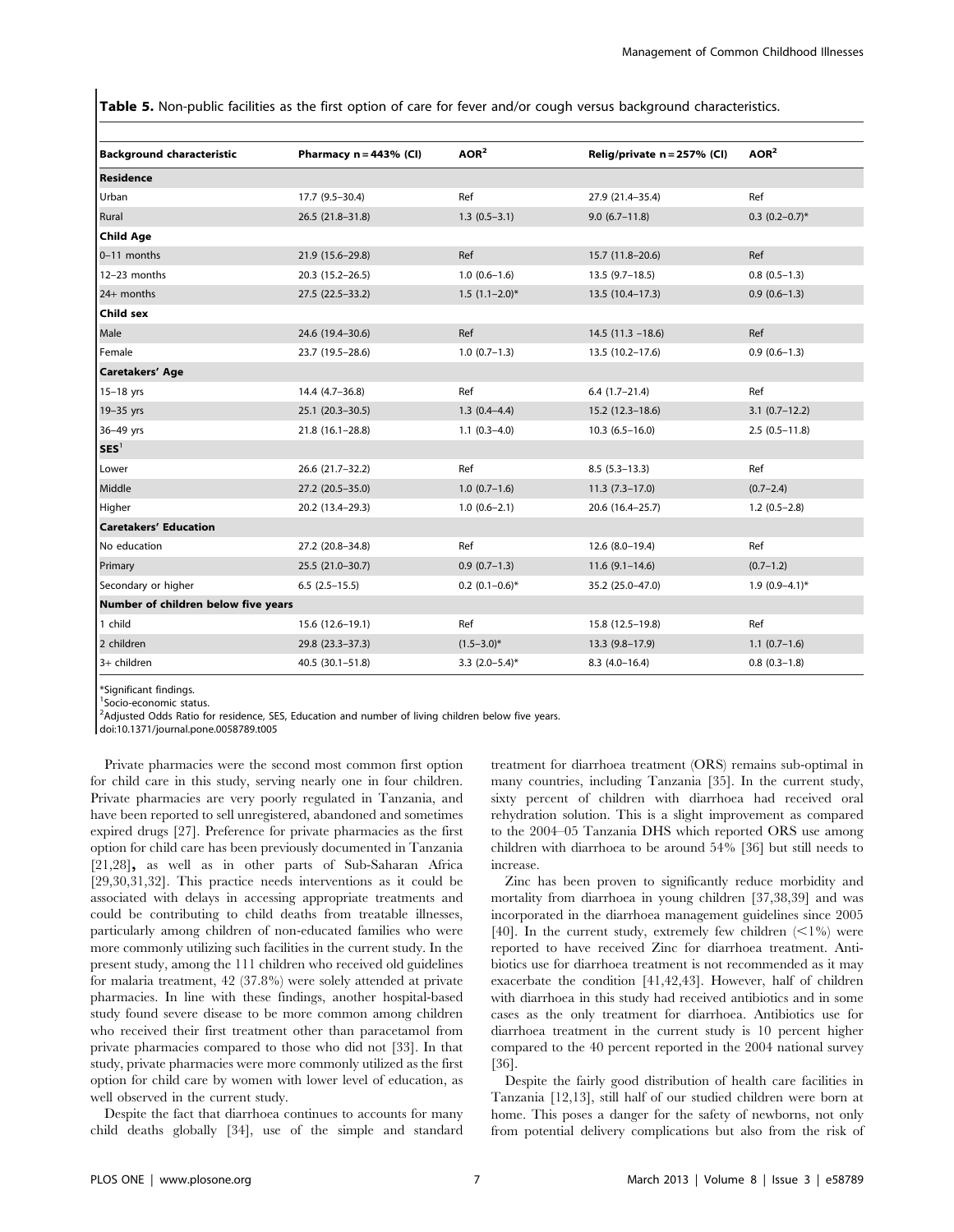infections secondary to poor delivering environment in most homes. This may be supported by the observation that half of the studied children who were reported dead had died within the first month of life, which could be associated with lack of proper birth care. The observation that nearly a third of all women had experienced at least one child death in the past and one in ten women had lost at least one child below the age of five during the five years period preceding the survey is unacceptable. Furthermore, the finding that 90 percent of all children who died during the five years period preceding the survey had died before their second birthday calls for interventions targeting this age group. In line with the latter findings, several other studies have documented higher child morbidity and mortality during the first year of life [44,45].

The finding that higher prevalences of fever and diarrhoea were reported by women in urban compared to rural areas and those with higher compared to no education, as well as those with a higher compared to lower SES might be due to reporting bias. These women might be in a better position to remember and report mild cases of such illnesses compared to the non-educated women and women in the lower SES group. We also think the observed positive associations between caretakers' number of underfives with PHC facilities and private pharmacies utilization may be due to confounding; explained by the fact that caretakers residing in rural areas and those with low education also tend to have a higher number of children.

## Methodological Strengths and Limitations

The current study utilized data from a nationally-representative household survey and hence the findings can be generalized at the country level. It should however be borne in mind that these data are subjective (i.e., based on the mother's perception of illness) and not validated by a medical examination. The completeness of

#### References

- 1. UNICEF, World Health Organization, United Nations (2011) Levels and Trends in child mortality. New York, USA.
- 2. World Health Organization (2011) World Health Statistics 2011. Geneva, Switzerland: WHO.
- 3. Black RE, Cousens S, Johnson HL, Lawn JE, Rudan I, et al. (2010) Global, regional, and national causes of child mortality in 2008: a systematic analysis. Lancet 375: 1969–1987.
- 4. Boonstra E, Lindbæk M, Ngome E (2005) Adherence to management guidelines in acute respiratory infections and diarrhoea in children under 5 years old in primary health care in Botswana. Int J for Qual in Health C 17: 221–227.
- 5. Thandrayen K, Saloojee H (2010) Quality of care offered to children attending primary health care clinics in Johannesburg, South Africa. S Afr J Child H 4: 73–77.
- 6. Zurovac D, Rowe AK (2006) Quality of treatment for febrile illness among children at outpatient facilities in sub-Saharan Africa. Ann Trop Med Parasit 100: 283–296.
- 7. Audo MO, Ferguson A, Njoroge PK (2006) Quality of health care and its effects in the utilisation of maternal and child health services in Kenya. E Afri Med J 82.
- 8. Akin JS, Hutchinson P (1999) Health-care facility choice and the phenomenon of bypassing. Health Policy Plan 14: 135.
- 9. Low A, Coeyere D, Shivute N, Brandt LJ (2001) Patient referral patterns in Namibia: identification of potential to improve the efficiency of the health care system. Int J Health Plan M 16: 243–257.
- 10. Masanja H, de Savigny D, Smithson P, Schellenberg J, John T, et al. (2008) Child survival gains in Tanzania: analysis of data from demographic and health surveys. Lancet 371: 1276–1283.
- 11. United Republic Of Tanzania National Bureau of Statistics (NBS) (2010) Tanzania Demographic and Health Survey (TDHS 2010). Dar es salaam, Tanzania.
- 12. Tanzania survey points to high risk of maternal death (1994). Safe Mother: 1–2.
- 13. Ministry of health and Welfare United Republic of Tanzania (May 2007) Primary Health Services Development Programme (PHSDP) 2007–2017. Dar es salaam, Tanzania.
- 14. Leonard KL, Masatu MC (2007) Variations in the quality of care accessible to rural communities in Tanzania. Health Affairs 26: w380–w392.
- 15. Font F, Alonso Gonzalez M, Nathan R, Kimario J, Lwilla F, et al. (2001) Diagnostic accuracy and case management of clinical malaria in the primary

reporting of the past illnesses is prone to recall bias and may vary between different groups of caretakers in relation to the level of education and SES. Hence, variations in prevalences of illnesses between groups as well as the reported treatments received by sick children should be interpreted with caution. Due to the retrospective nature of this study, we as well did not have sufficient information to answer some of the questions regarding the management of sick children with the three conditions of our interest.

#### Conclusions

The management of illnesses accounting for the majority of underfive deaths is still sub-optimal in public as well as the private health care facilities in Tanzania. The observation that PHC facilities and private pharmacies, which tended to offer the poorest services, were more commonly utilized as the first option for child care by women in rural areas as well as those with lower level of education may in part explain the higher child mortality repeatedly reported in these groups. Interventions targeting the quality of care at these facilities are needed to further reduce child mortality from treatable illnesses in Tanzania.

## Acknowledgments

We thank the data management team at the DHS head quarters for their support from the initial data set provision and all the time during data analysis. We also thank all the respondents for enabling collection of this useful data source. Special thanks to Mpundu for her assistance during data analysis.

## Author Contributions

Conceived and designed the experiments: CK GK SGH. Analyzed the data: CK SGH. Wrote the paper: CK GK SGH.

health services of a rural area in south eastern Tanzania. Trop Med Int Health 6: 423–428.

- 16. Eriksen J, Tomson G, Mujinja P, Warsame MY, Jahn A, et al. (2007) Assessing health worker performance in malaria case management of underfives at health facilities in a rural Tanzanian district. Trop Med Int Health 12: 52–61.
- 17. Mamdani M, Bangser M (2004) Poor People's Experiences of Health Services in Tanzania: A Literature Review. Repr Health Matters 12: 138–153.
- 18. Swiss Agency for Development and Cooperation (2003) Views of the poor: The perspectives of rural and urban poor as recounted through their stories and pictures. SDC.
- 19. Kruk ME, Mbaruku G, McCord CW, Moran M, Rockers PC, et al. (2009) Bypassing primary care facilities for childbirth: a population-based study in rural Tanzania. Health Policy Plan 24: 279–288.
- 20. Leonard KL, Mliga GR, Mariam DH (2002) Bypassing health centres in Tanzania: revealed preferences for quality. J Afr Econ 11: 441–471.
- 21. Kahabuka C, Kvåle G, Moland KM, Hinderaker SG (2011) Why caretakers bypass PHC facilities for child care - Acase of rural Tanzania. BMC Health Serv Res 11(1): 315.
- 22. Measure DHS (2012) Measure DHS Demographic and Health Surveys Data. Calverton, USA: Measure DHS.
- 23. MEASURE DHS (March 2012) Description of the Demographic and Health Surveys Individual Recode Data File. Calverton, MD USA: Measure DHS.
- Kahabuka C, Kvåle G, Moland KM, Hinderaker SG (2011) Why caretakers bypass Primary Health Care facilities for child care-a case from rural Tanzania. BMC Health Serv Res 11: 315.
- 25. Kahabuka C, Moland KM, Kvåle G, Hinderaker SG (2012) Unfulfilled expectations to services offered at primary health care facilities: Experiences of caretakers of underfive children in rural Tanzania. BMC Health Serv Res 12: 158.
- 26. World Health Organization (2011) Universal access to malaria diagnostic testing; An operational manual. Geneva: WHO.
- 27. Goodman C, Kachur SP, Abdulla S, Bloland P, Mills A (2007) Drug shop regulation and malaria treatment in Tanzania–why do shops break the rules, and does it matter? Health Policy Plan 22: 393.
- 28. Nsimba SED, Rimoy GH (2005) Self-medication with chloroquine in a rural district of Tanzania: a therapeutic challenge for any future malaria treatment policy change in the country. J Clin Pharm Ther 30: 515–519.